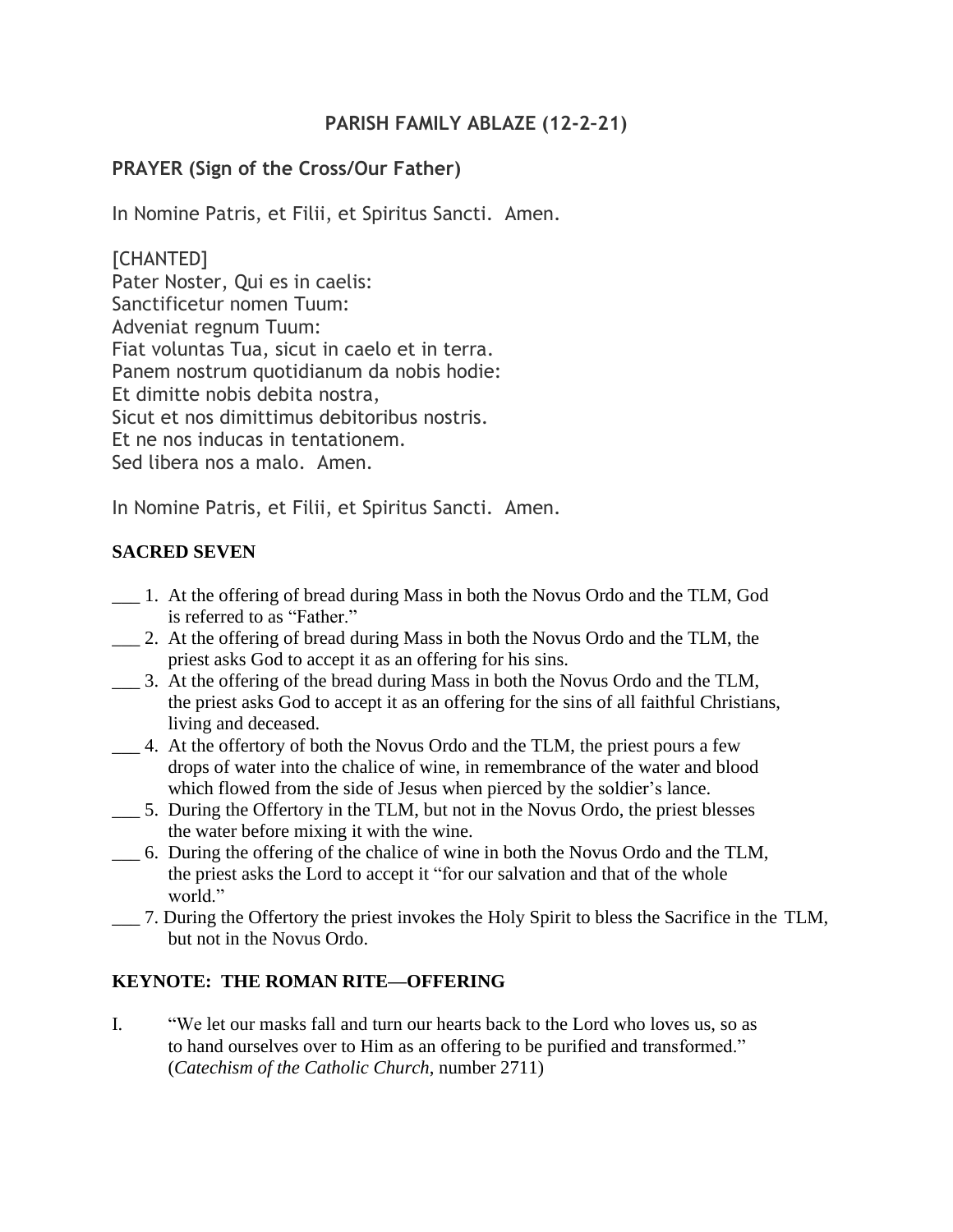- 1. WHAT we offer to the Father in Spirit and Truth becomes WHO we receive.
- 2. He accepts the gift of ourselves under signs of bread and wine to give us the gift of His Son under the signs of bread and wine.
	- a. Bread symbolizes the body
	- b. Wine symbolizes the blood
	- c. Water symbolizes both the Holy Spirit and grace that unites God with Man (Incarnation), and Man with God (Re-creation)
- II. Offertory—Several Comparisons of the TLM with the Novus Ordo:
	- A. The Offertory Verse:

TLM Example—"To Thee have I lifted up my soul: in Thee, O my God, I put my trust; let me not be ashamed: neither let my enemies laugh at me: for none of them that wait on Thee shall be confounded."

NO—Omitted

B. Offering of the Bread:

TLM—"Receive, O Holy Father, almighty and eternal God, this spotless host, which I, Thine unworthy servant, offer unto Thee, my living and true God, for my countless sins, trespasses, and omissions; likewise for all here present, and for all faithful Christians, whether living or dead, that it may avail both me and them to salvation, unto life everlasting. Amen."

NO—"Blessed are You, Lord God of all creation, for through Your goodness we have received the bread we offer You: fruit of the earth and work of human hands, it will become for us the bread of life."

Response—"Blessed be God forever."

C. Mingling/Mixing of Water and Wine:

TLM—"O God, Who in creating man didst exalt his nature very wonderfully and yet more wonderfully didst establish it anew: by the mystery signified in the mingling of this water and wine, grant us to have part in the Godhead of Him Who hath vouchsafed to share our manhood, Jesus Christ, Thy Son, our Lord, Who liveth and reigneth with Thee in the unity of the Holy Ghost, God; world without end. Amen."

NO—"By the mystery of this water and wine may we come to share in the divinity of Christ Who humbled Himself to share in our humanity."

D. Offering of the Chalice/Wine Mixed with Water: